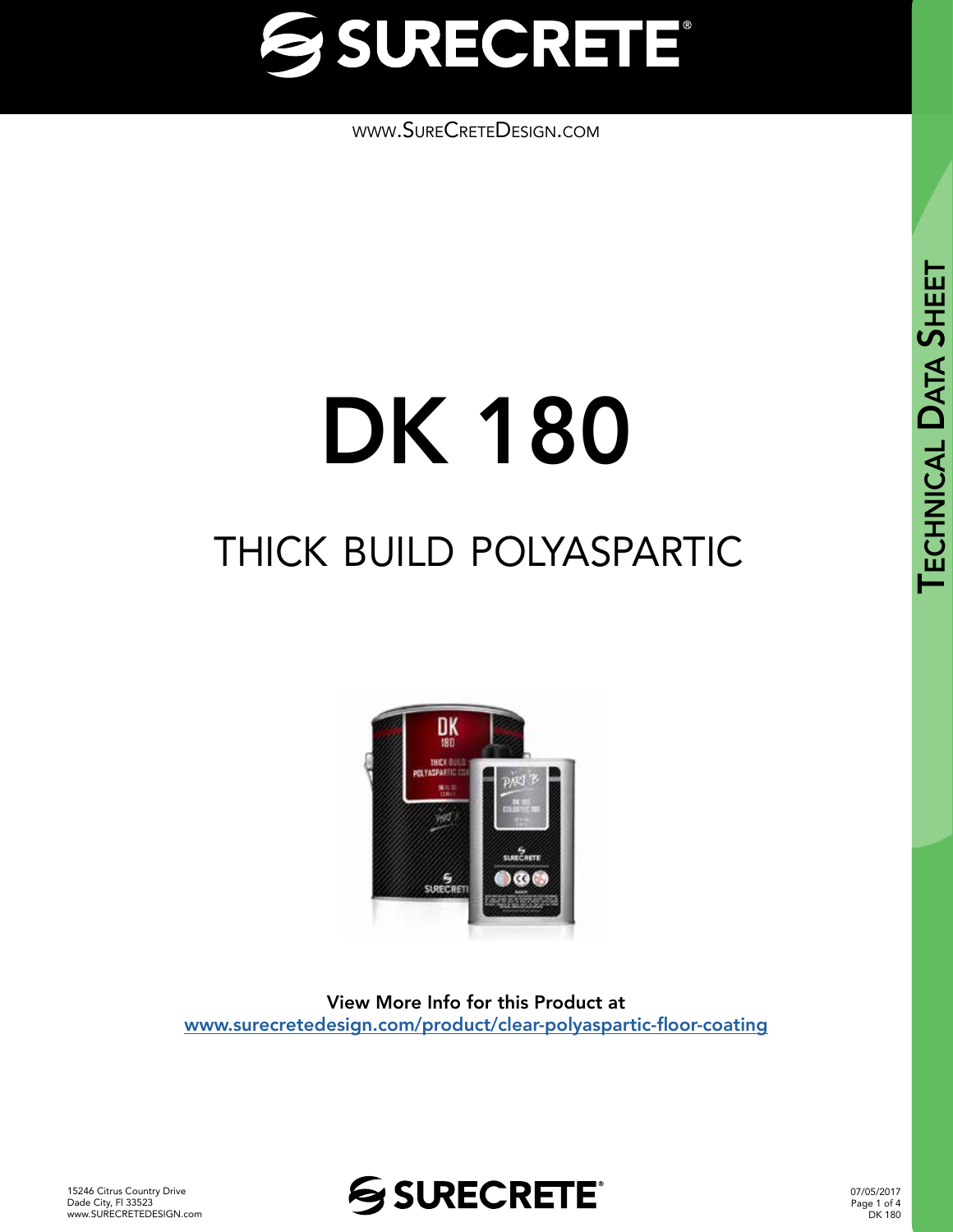### DK 180 Thick Build Clear Polyaspartic

#### **DESCRIPTION**

*DK 180™* is a specially formulated 80% solids hybrid solvent based polyaspartic coating. Unlike many polyaspartics, it has a user-friendly pot life of approximately 20 minutes and the ability to create a moderate build (6 ½ mil) single coat top coat. Turnaround time for a floor may be as little as 6 – 8 hours. Epoxy flakes may be covered in a single pass. *DK 180* provides a low VOC (<200 g/L), UV stable, penetrating, film forming, color enhancing, and high gloss, moderate build wear surface. The rapid cure time eliminates excessive waiting to return a floor to service. It is ideally suited for both commercial and residential settings: aircraft hangars, clean room floors, manufacturing facilities, warehouses, bars, clubs, retail stores, automotive showrooms, residential interiors, garage floors, stadiums, or any high traffic area where an exceedingly resilient floor is desired.

#### SURFACE PREP

The principles for surface preparation for *DK 180* are aligned with other coating systems placed on concrete or cement based overlays, the substrate must be:

1. Clean: The surface must be free of dust, dirt, oil, grease, paints, glues, sealers, curing agents, efflorescence, chemical contaminants, rust, algae, mildew and other foreign matter that may serve as a bond breaker or prevent proper adhesion. To remove coatings, paint, sealers, glue from concrete, etc. best results are achieved through diamond grinding or shot blasting.

2. Cured: Any concrete must be sufficiently cured to have complete hydration, approximately 28 days depending on temperatures & humidity. Cement based overlays typically cure sufficiently within 2 – 3 days.

3. Sound: No system should be placed on flaking or spalling concrete or cement based overlay. If the surface is delaminating, or divots are present, diamond grinding, shot blasting, or other mechanical means should be used to remove the delaminating areas. Depending upon size of area, patching may be required prior to application of *DK 180*. *Flash Patch* or *Deep Patch* is an excellent choice as a patching product to complement the system. Refer to their respective spec. sheets.

As a moderate mil coating, *DK180*, will never bridge construction joints in concrete. Large expansive slabs should have planned appropriate flexible caulks to allow for movement.

Cracks in concrete may likewise require treatment: evaluate crack as static or structural to set expectation of treatment. Refer to spec. sheet on *SCT-22 Crack and Spall Treatment*.

#### 4.Profiled

a. Concrete: For a proper bond, the surface of concrete must be opened up or roughed up to feel like 80 – 180 grit sandpaper. This profile is best accomplished through diamond grinding or shot blasting. Proper profile should follow the standard established by the International Concrete Repair Institute (ICRI) Technical Guideline no. 03732 for Concrete Surface Profile (CSP). The established profile is categorized as CSP-1 or CSP-3. Customarily cement-based overlays do not require profiling.

## **SSURECRETE®**

#### PACKAGING

*1 gal. (7.6 liter) kit*  1 gal. (3.8 liter) short filled can containing 3 qt. part A

1 qt. (.9 liter) cans part B

OR

#### *4 gal. (15.1 liter) kit*

5 gal. (18.9 liter) short filled pail containing 3 gal. (11.4 liter) part A 1 gal. (3.8 liter) pail part B

MIXING RATIO 3:1 (3 part A to 1 part B)

#### **COVERAGE**

Varies upon substrate: approximately 150 - 200 ft² per gal. (14 - 18.5 m² per 3.8 liter) 11 - 8 mils wet; 8.8 - 6.4 mils cured

#### SHELF LIFE

Under normal, moisture free conditions 12 months for unopened container.

b. Finish or Top Coat that completes any *Dura-Kote (DK) System*: Screen the preceding coat with a 100 grit sanding screen on a rotational floor machine. This screening will ensure not only a good bond between coats, but also eliminate any debris or dust that may have settled onto the preceding coat as it was curing. Follow screening with vacuuming. Follow vacuuming with a micro-fiber wipe with a solvent such as xylene, acetone, or denatured alcohol. Listed below are some common systems requiring a *Finish* or *Top Coat*:

- *• [DK Flakes](https://www.surecretedesign.com/product/floor-flake-chips/)*
- *• [DK Metallics](https://www.surecretedesign.com/epoxy-metallic-system/)*
- *• ColorTec 500 [\(100% Solids Epoxy\)](https://www.surecretedesign.com/product/colored-floor-epoxy-100/)*
- *• ColorTec 600WB [\(Water Based Epoxy\)](https://www.surecretedesign.com/product/colored-floor-epoxy-wb/)* Any other *Dura-Kote specialty system*

5. Limit Moisture: Since *DK 180* is not vapor permeable and due to the uncertainty of vapor barriers placed beneath concrete, testing prior to application is appropriate.

a. Plastic sheet test (ASTM-D-4263) can often identify excessive moisture vapor transmission. Tape all 4 sides of an 18" (45 cm) square of clear plastic to the slab and leave in place for 16 hours. Any condensation formed or darkening of the slab beneath the plastic indicates the surface is too wet for polyurethane.

b. Calcium Chloride test (ASTM-F-1869) will quantify the amount of moisture that is transmitted to surface of the slab. The moisture measurement is expressed in terms of pounds (kg) per 1,000 ft² (m²) per 24 hours. Measurements that are in excess of 3 pounds per 1,000 ft² (1.4 kg per 100 m²) over 24 hours are too wet for polyaspartic. Follow directions of test kit manufacturer.

Note: these observations and measurements may be inherently flawed as they are "snapshots in time". These tests serve only as guidelines.

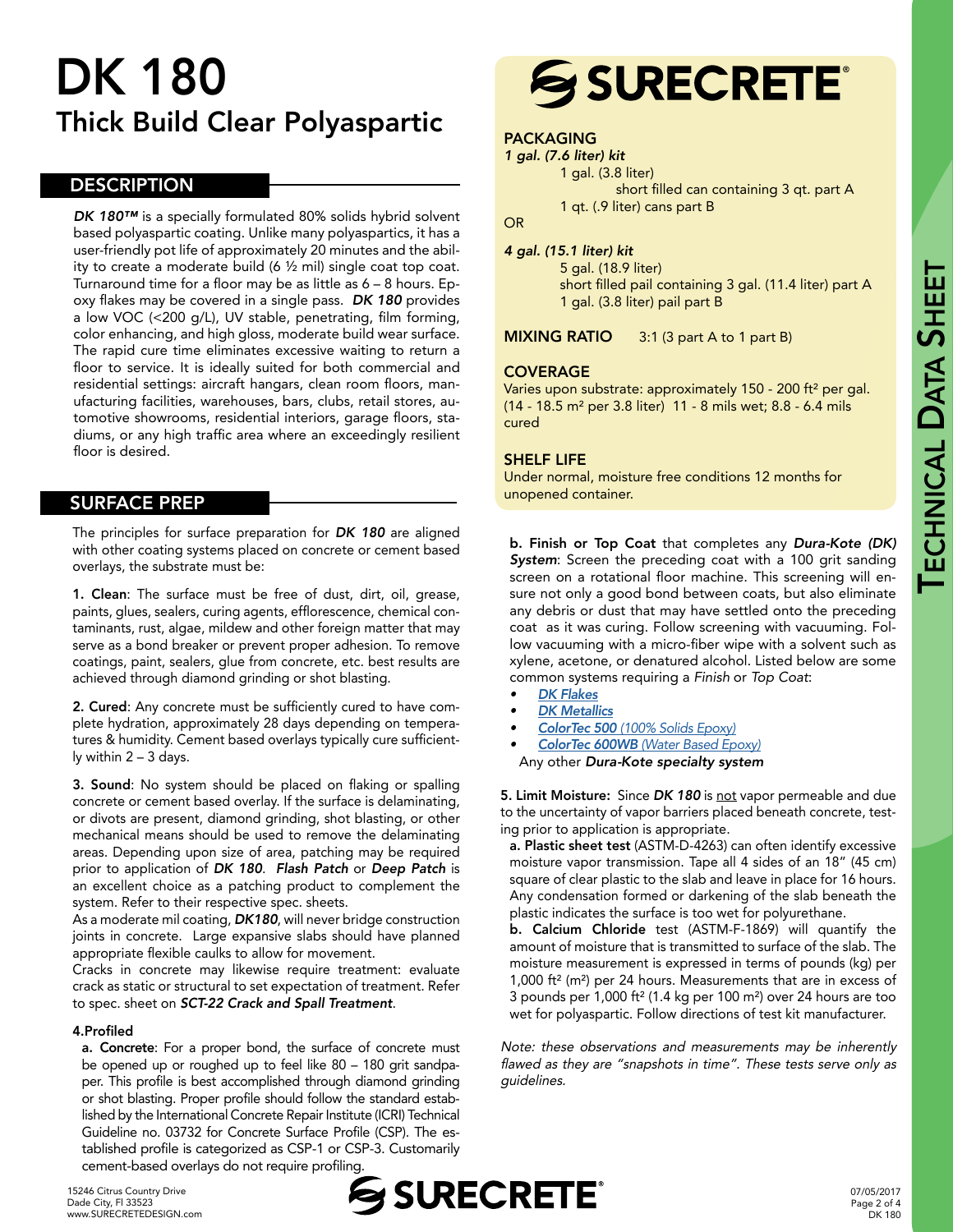#### TEMPERATURE/CURE

Avoid application on extremely hot days or during wet, foggy weather. Basic rules include:

- Apply with ambient and surface temperatures ranging above 32°F (0°C) and below 90°F (32°C) and that will remain within ranges for at least 12 hours following application.
- *Note: as temperature falls below 60°F (10°C) part B will "thicken". To empty part B from container will require moving into a heated space until the viscosity allows product to pour.*
- Surface temperature must be a minimum 5°F (3°C) above dew point.
- Relative humidity should be below 75%.

*Cure Rates @ 80°F (27°C) Cure Rates @ 40°F (4°C)* Dry to touch =  $2 \text{ hrs}$  Dry to touch =  $6 - 8 \text{ hrs}$ . Light traffic  $= 4 - 6$  hrs. Light traffic  $= 24$  hrs. Heavy Traffic = 24 hrs. Heavy Traffic = 3 days Full cure =  $1 - 2$  days

#### APPLICATION

#### Planning

1. Product is flammable, turn off all fuel burning appliances and pilot lights. Be certain there are no potential sources of ignition. 2. Provide for ventilation so that vapors do not accumulate.

- 3. Select appropriate PPE (personal protection equipment). Use
- of a NIOSH approved respirator is required. Refer to SDS.

4. Work across the narrowest dimension of an area where practical.

5. Work to an exit from wet product.

6. Track coverage rate for each premeasured kit: after establishing room dimensions, before mixing commences, place a short piece of masking tape on the wall to correspond to the "distance" one kit should cover. Product should cover approximately 150 - 200 ft² per gal. (14 - 18.5 m² per 3.8 liter) 11 - 8 mils wet.

Mask all areas requiring protection; product will stick to just about everything.

#### Mixing and handling

1. Organize mixing station that neither has to relocate, nor block the progress of application. Staging is critical so that part A and part B are not confused with one another or mixed too far in advance. Once A and B are mixed, the catalyzed product should be placed on the floor within 20 minutes. If left in the pail too long, product will cure at an accelerated rate rendering it useless.

2. Pour 1 part B into 3 parts A. Note that kits are premeasured for convenience.

3. Mechanically mix (with Jiffy style mixer) both parts A and B for 2 minutes at medium speed.

4. Transfer contents into an appropriately sized pan our pail equipped with a roller grid.

5. Do not leave pail upside down to drain onto floor. Any unmixed portion of A or B that may have accidentally been placed onto side of pail can now drain down onto the floor, creating a spot that will not cure.

6. Clean out or replace mixing pails, mixer blades, and roller covers in a reasonable fashion, so that the chemistry of A and B remain consistent, especially over large projects.

#### First coat

1. Select applicator *(product designed to be rolled, never sprayed)*

a. As a moderate mil system, most commonly a roller ranging in nap size from  $\frac{1}{4}$ " (6 mm) to  $\frac{1}{2}$ " (12 mm) is appropriate.

15246 Citrus Country Drive Dade City, Fl 33523 [www.SURECRETEDESIGN.com](http://www.surecretedesign.com)



b. Rollers should be premium quality with phenolic core.

c. "De-fuzz" roller by wrapping tightly with masking tape and removing tape.

d. As a top coat over *[DK Flakes](https://www.surecretedesign.com/product/floor-flake-chips/)*, a squeegee may be appropriate for spreading prior to back rolling.

e. Large areas may require 18" (46 cm) rollers and wider squeegees

2. Saturate roller in pan or pail with roller grid, and remove excess product to prevent excessive dripping. Any drips require rolling out.

3. Apply product in an area that can comfortably be covered with the material on a wet roller. Before the roller begins to dry out, become tacky and "pull", backroll the same area. Do not over work, as product has self-leveling characteristics.

4. Saturate roller again and cover another similar size area maintaining a wet edge between the two areas. Large expansive areas will require sufficient manpower and / or appropriately sized rollers to accomplish the wet edge. To illustrate: an area that has dried for 30 minutes will "pull" on the roller as wet product is applied next to it, leaving an unsatisfactory finish. Roller covers will require replacing periodically to prevent catalyzed product from setting up on roller cover or contaminating more freshly placed material. Areas of overlap must be wet on wet. Do not over work by excessive rolling.

5. Cut in by brush areas adjacent to walls.

*Note: First coat may "stand alone" as a single coat depending upon application selected, or applicator and client choice. First coat may also serve as Finish or Top Coat for several of DK* Specialty Systems, *some are listed below:* 

- *• [DK Flakes](https://www.surecretedesign.com/product/floor-flake-chips/)*
- *• [DK Metallics](https://www.surecretedesign.com/epoxy-metallic-system/)*
- *• ColorTec 500 [\(100% Solids Epoxy\)](https://www.surecretedesign.com/product/colored-floor-epoxy-100/)*
- *• ColorTec 600WB [\(Water Based Epoxy\)](https://www.surecretedesign.com/product/colored-floor-epoxy-wb/)*
- Any other *Dura-Kote specialty system*

#### *Second Coat*

If first coat has cured dry to the touch and is no longer tacky (refer to cure rates listed above as a guide) repeat all steps of application. Planning, masking, mixing and handling, and application are identical in second coat.

If first coat has cured beyond 10 – 14 hr. @ 60°F - 80°F (16°C - 27°C) or if dust or debris has settled into it as it cured, it must be sanded with a rotational floor machine equipped with a 100 grit sanding screen. Follow screening with vacuuming. Follow vacuuming with a micro-fiber wipe with a solvent such as xylene, acetone, or denatured alcohol.

#### Sacrificial Coat

A sacrificial coat is not required, but will add further protection to the finished product. *SureFinish* provides a protective sacrificial coat, a measure of slip resistance, and is available in gloss and matte, as a simple mop on product.